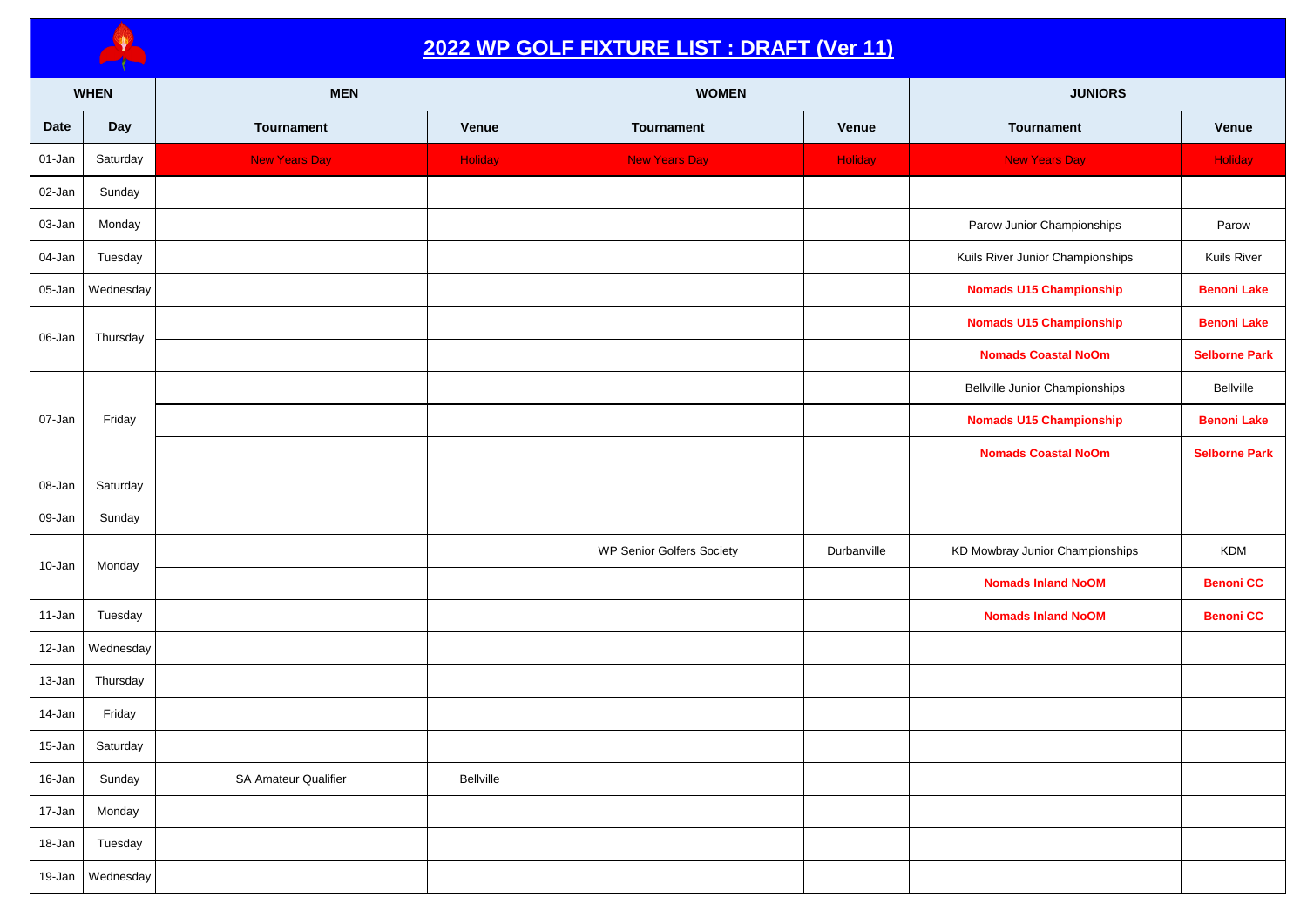| <b>WHEN</b> |                  | <b>MEN</b>                      |                       | <b>WOMEN</b>                                                           |                | <b>JUNIORS</b>                          |                |
|-------------|------------------|---------------------------------|-----------------------|------------------------------------------------------------------------|----------------|-----------------------------------------|----------------|
| Date        | Day              | <b>Tournament</b>               | Venue                 | <b>Tournament</b>                                                      | Venue          | <b>Tournament</b>                       | <b>Venue</b>   |
| 20-Jan      | Thursday         |                                 |                       |                                                                        |                |                                         |                |
| 21-Jan      | Friday           |                                 |                       |                                                                        |                |                                         |                |
| 22-Jan      | Saturday         | Master & Mid AM League          | Round 1               |                                                                        |                |                                         |                |
| 23-Jan      | Sunday           |                                 |                       |                                                                        |                |                                         |                |
| 24-Jan      | Monday           |                                 |                       |                                                                        |                |                                         |                |
| 25-Jan      | Tuesday          |                                 |                       | Ladies League                                                          | Various        |                                         |                |
| 26-Jan      | Wednesday        |                                 |                       |                                                                        |                |                                         |                |
| 27-Jan      | Thursday         |                                 |                       |                                                                        |                |                                         |                |
| 28-Jan      | Friday           | Senior Series                   | <b>Atlantic Beach</b> |                                                                        |                |                                         |                |
| 29-Jan      | Saturday         | Master & Mid AM League          | Round 2               |                                                                        |                |                                         |                |
| 30-Jan      | Sunday           |                                 |                       |                                                                        |                | U13 & U15 Junior Challenge WP vs Boland | Kuils River    |
| 31-Jan      | Monday           |                                 |                       |                                                                        |                |                                         |                |
|             |                  |                                 |                       |                                                                        |                |                                         |                |
| 01-Feb      | Tuesday          |                                 |                       |                                                                        |                |                                         |                |
| 02-Feb      | Wednesday        |                                 |                       |                                                                        |                |                                         |                |
| 03-Feb      | Thursday         |                                 |                       |                                                                        |                |                                         |                |
| 04-Feb      | Friday           |                                 |                       |                                                                        |                |                                         |                |
| 05-Feb      | Saturday         | <b>Club Championships Opt 1</b> | <b>Various</b>        | <b>Club Championships Opt 1</b>                                        | <b>Various</b> | <b>Club Championships Opt 1</b>         | <b>Various</b> |
|             |                  | <b>Club Championships Opt 1</b> | <b>Various</b>        | <b>Club Championships Opt 1</b>                                        | <b>Various</b> | <b>Club Championships Opt 1</b>         | <b>Various</b> |
| 06-Feb      | Sunday           | <b>SA Amateur Pre Qualifier</b> | <b>RJK</b>            | <b>SA Amateur Stroke Play &amp; Match Play</b><br><b>Championships</b> | <b>RJK</b>     |                                         |                |
|             |                  | <b>SA Amateur Pre Qualifier</b> | <b>RJK</b>            | <b>SA Amateur Stroke Play &amp; Match Play</b><br><b>Championships</b> | <b>RJK</b>     |                                         |                |
| 07-Feb      | Monday           |                                 |                       | Silver, Bronze & Copper Cup                                            | <b>KDM</b>     |                                         |                |
| 08-Feb      | Tuesday          | <b>SA Amateur Match Play</b>    | <b>RJK</b>            | <b>SA Amateur Stroke Play &amp; Match Play</b><br><b>Championships</b> | <b>RJK</b>     |                                         |                |
|             | 09-Feb Wednesday | <b>SA Amateur Match Play</b>    | <b>RJK</b>            | <b>SA Amateur Stroke Play &amp; Match Play</b><br><b>Championships</b> | <b>RJK</b>     |                                         |                |
| 10-Feb      | Thursday         | <b>SA Amateur Match Play</b>    | <b>RJK</b>            | <b>SA Amateur Stroke Play &amp; Match Play</b><br><b>Championships</b> | <b>RJK</b>     |                                         |                |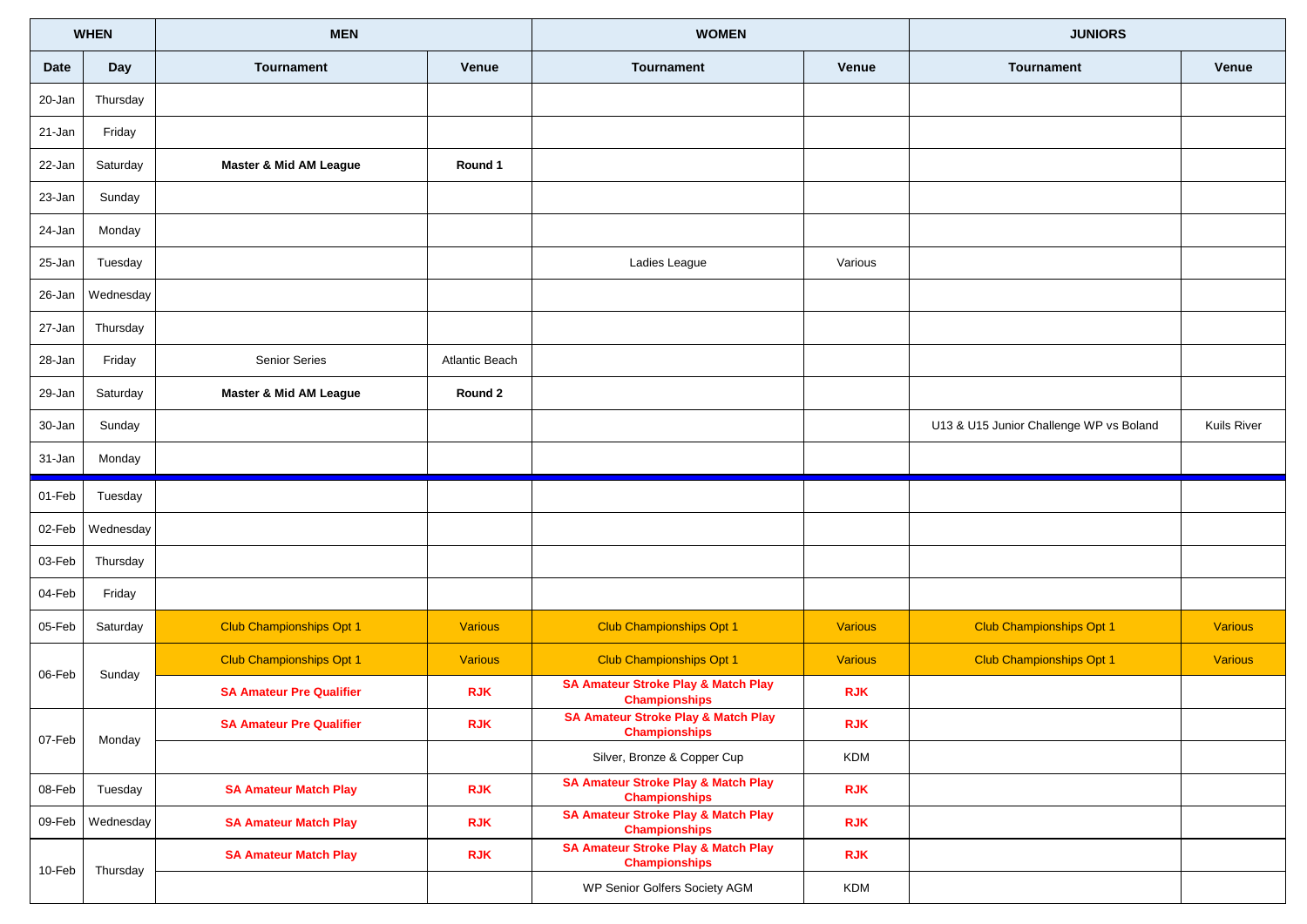| <b>WHEN</b> |           | <b>MEN</b>                         |                | <b>WOMEN</b>                                                           |                | <b>JUNIORS</b>                         |                |
|-------------|-----------|------------------------------------|----------------|------------------------------------------------------------------------|----------------|----------------------------------------|----------------|
| <b>Date</b> | Day       | <b>Tournament</b>                  | <b>Venue</b>   | <b>Tournament</b>                                                      | Venue          | Tournament                             | <b>Venue</b>   |
| 11-Feb      | Friday    | <b>SA Amateur Match Play</b>       | <b>RJK</b>     | <b>SA Amateur Stroke Play &amp; Match Play</b><br><b>Championships</b> | <b>RJK</b>     |                                        |                |
| 12-Feb      | Saturday  | <b>Club Championships Opt 1</b>    | <b>Various</b> | <b>Club Championships Opt 1</b>                                        | <b>Various</b> | <b>Club Championships Opt 1</b>        | <b>Various</b> |
| 13-Feb      | Sunday    | <b>Club Championships Opt 1</b>    | <b>Various</b> | <b>Club Championships Opt 1</b>                                        | <b>Various</b> | <b>Club Championships Opt 1</b>        | <b>Various</b> |
| 14-Feb      | Monday    |                                    |                |                                                                        |                |                                        |                |
| 15-Feb      | Tuesday   |                                    |                | Ladies League                                                          | Various        |                                        |                |
| 16-Feb      | Wednesday |                                    |                |                                                                        |                |                                        |                |
| 17-Feb      | Thursday  | WP Senior Open                     | Milnerton      | Somerset West Ladies Open Day                                          | Somerset West  |                                        |                |
| 18-Feb      | Friday    | WP Senior Open                     | Milnerton      |                                                                        |                |                                        |                |
| 19-Feb      | Saturday  |                                    |                |                                                                        |                |                                        |                |
| 20-Feb      | Sunday    |                                    |                |                                                                        |                |                                        |                |
| 21-Feb      | Monday    | <b>SA Strokeplay Championships</b> | Randpark       | Towns vs Country                                                       | Paarl          |                                        |                |
| 22-Feb      | Tuesday   | <b>SA Strokeplay Championships</b> | Randpark       |                                                                        |                |                                        |                |
| 23-Feb      | Wednesday | <b>SA Strokeplay Championships</b> | Randpark       |                                                                        |                |                                        |                |
| 24-Feb      | Thursday  | <b>SA Strokeplay Championships</b> | Randpark       |                                                                        |                |                                        |                |
| 25-Feb      | Friday    |                                    |                |                                                                        |                |                                        |                |
| 26-Feb      | Saturday  | Master & Mid AM League             | Round 3        |                                                                        |                |                                        |                |
| 27-Feb      | Sunday    |                                    |                |                                                                        |                |                                        |                |
| 28-Feb      | Monday    |                                    |                |                                                                        |                |                                        |                |
| 01-Mar      | Tuesday   |                                    |                |                                                                        |                |                                        |                |
| 02-Mar      | Wednesday |                                    |                |                                                                        |                |                                        |                |
| 03-Mar      | Thursday  |                                    |                |                                                                        |                |                                        |                |
| 04-Mar      | Friday    |                                    |                |                                                                        |                |                                        |                |
| 05-Mar      | Saturday  | <b>Club Championships Opt 2</b>    | Various        | <b>Club Championships Opt 2</b>                                        | <b>Various</b> | <b>Club Championships Opt 2</b>        | Various        |
| 06-Mar      | Sunday    | Club Championships Opt 2           | <b>Various</b> | Club Championships Opt 2                                               | <b>Various</b> | <b>Club Championships Opt 2</b>        | <b>Various</b> |
|             |           |                                    |                |                                                                        |                | Junior Interclub Team Championship (1) | Kuils River    |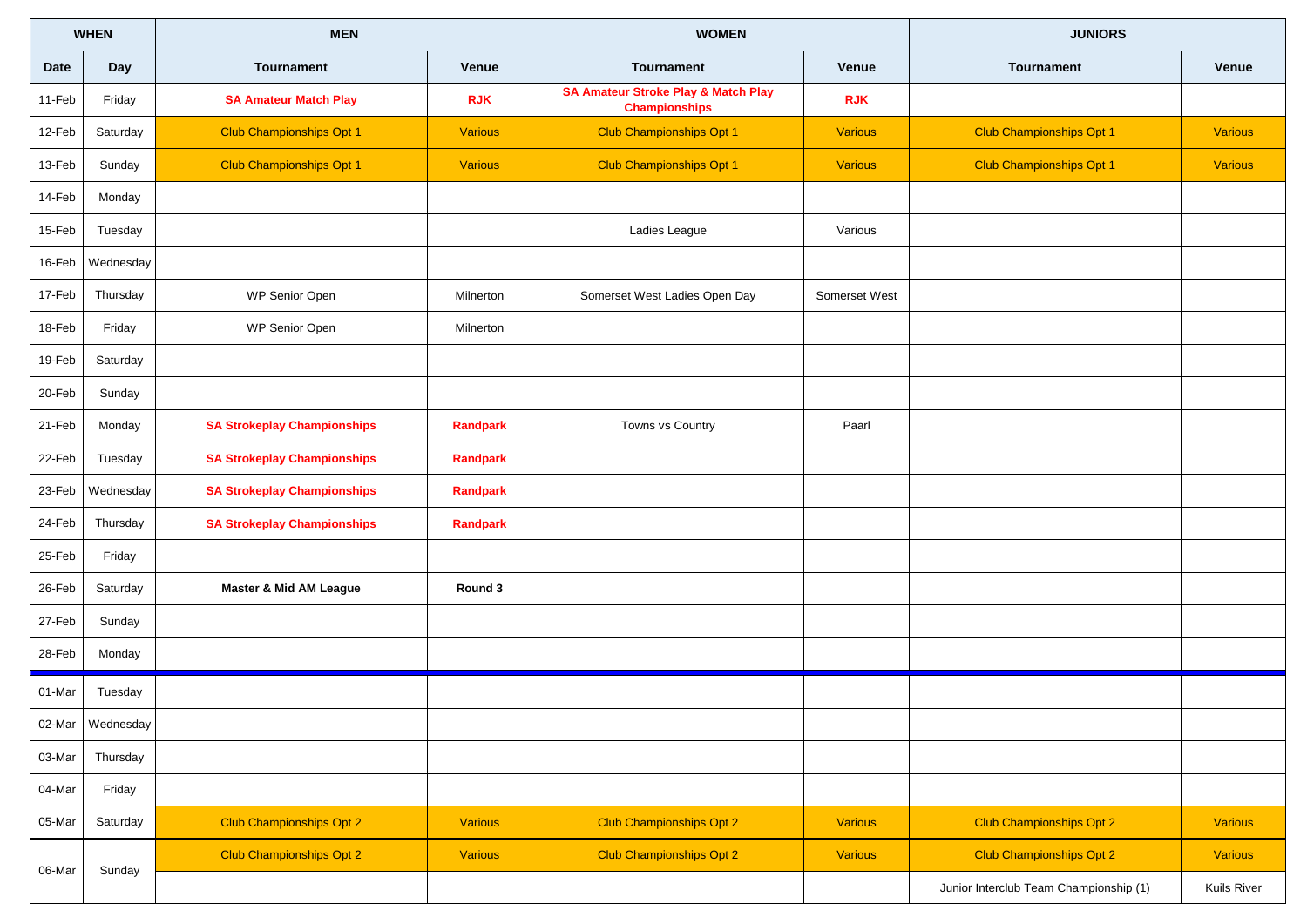|             | <b>WHEN</b> | <b>MEN</b>                      |                  | <b>WOMEN</b>                                                       |                         | <b>JUNIORS</b>                                                                         |                                           |
|-------------|-------------|---------------------------------|------------------|--------------------------------------------------------------------|-------------------------|----------------------------------------------------------------------------------------|-------------------------------------------|
| <b>Date</b> | Day         | <b>Tournament</b>               | <b>Venue</b>     | <b>Tournament</b>                                                  | Venue                   | <b>Tournament</b>                                                                      | Venue                                     |
| 07-Mar      | Monday      |                                 |                  |                                                                    |                         |                                                                                        |                                           |
| 08-Mar      | Tuesday     |                                 |                  | <b>Nomads South African Juniors International</b>                  | <b>Rondebosch</b>       | <b>Nomads South African Juniors International</b>                                      | <b>Rondebosch</b>                         |
| 09-Mar      | Wednesday   |                                 |                  | <b>Nomads South African Juniors International</b>                  | <b>Rondebosch</b>       | <b>Nomads South African Juniors International</b>                                      | <b>Rondebosch</b>                         |
| 10-Mar      | Thursday    |                                 |                  | <b>Nomads South African Juniors International</b>                  | <b>Rondebosch</b>       | <b>Nomads South African Juniors International</b>                                      | <b>Rondebosch</b>                         |
|             |             |                                 |                  | Clovelly Ladies Open Day (Social)                                  | Clovelly                |                                                                                        |                                           |
| 11-Mar      | Friday      |                                 |                  | <b>WP Senior Golfers Society</b>                                   | Rondebosch              |                                                                                        |                                           |
| 12-Mar      | Saturday    | <b>Club Championships Opt 2</b> | <b>Various</b>   | <b>Club Championships Opt 2</b>                                    | <b>Various</b>          | <b>Club Championships Opt 2</b>                                                        | <b>Various</b>                            |
| 13-Mar      | Sunday      | <b>Club Championships Opt 2</b> | <b>Various</b>   | <b>Club Championships Opt 2</b>                                    | <b>Various</b>          | <b>Club Championships Opt 2</b>                                                        | <b>Various</b>                            |
| 14-Mar      | Monday      |                                 |                  |                                                                    |                         |                                                                                        |                                           |
| 15-Mar      | Tuesday     |                                 |                  | Ladies League                                                      | Various                 |                                                                                        |                                           |
| 16-Mar      | Wednesday   |                                 |                  |                                                                    |                         |                                                                                        |                                           |
| 17-Mar      | Thursday    |                                 |                  |                                                                    |                         |                                                                                        |                                           |
| 18-Mar      | Friday      |                                 |                  |                                                                    |                         | U13 & U15 Katberg Challenge                                                            | Katberg                                   |
| 19-Mar      | Saturday    | Master & Mid AM League          | Round 4          |                                                                    |                         | U13 & U15 Katberg Challenge                                                            | Katberg                                   |
| 20-Mar      | Sunday      | <b>WP Senior Masters</b>        | <b>Bellville</b> | <b>Nomads Rose Bowl 54 Hole Girls</b><br><b>Championship (TBC)</b> | <b>Eastern Province</b> | U13 & U15 Katberg Challenge                                                            | Katberg                                   |
| 21-Mar      | Monday      | <b>WP Senior Masters</b>        | <b>Bellville</b> | <b>Nomads Rose Bowl 54 Hole Girls</b><br><b>Championship (TBC)</b> | <b>Eastern Province</b> | U13 & U15 Katberg Challenge                                                            | Katberg                                   |
|             |             | <b>Human Rights</b>             | <b>Holiday</b>   | <b>Human Rights</b>                                                | Holiday                 | <b>Human Rights</b>                                                                    | Holiday                                   |
| 22-Mar      | Tuesday     |                                 |                  |                                                                    |                         |                                                                                        |                                           |
| 23-Mar      | Wednesday   |                                 |                  |                                                                    |                         |                                                                                        |                                           |
| 24-Mar      | Thursday    |                                 |                  |                                                                    |                         |                                                                                        |                                           |
| 25-Mar      | Friday      |                                 |                  |                                                                    |                         | Durbanville Junior Championship                                                        | Durbanville                               |
| 26-Mar      | Saturday    | Master & Mid AM League          | Round 5          |                                                                    |                         |                                                                                        |                                           |
| 27-Mar      | Sunday      |                                 |                  | WP Womens Amateur Championships                                    | Westlake                |                                                                                        |                                           |
| 28-Mar      | Monday      |                                 |                  | WP Womens Amateur Championships                                    | Westlake                | Nomads SA Boys U19 Championship Qualifier /<br><b>Nomads Gowrie Farm U15 Challenge</b> | <b>Royal Cape /</b><br><b>Gowrie Farm</b> |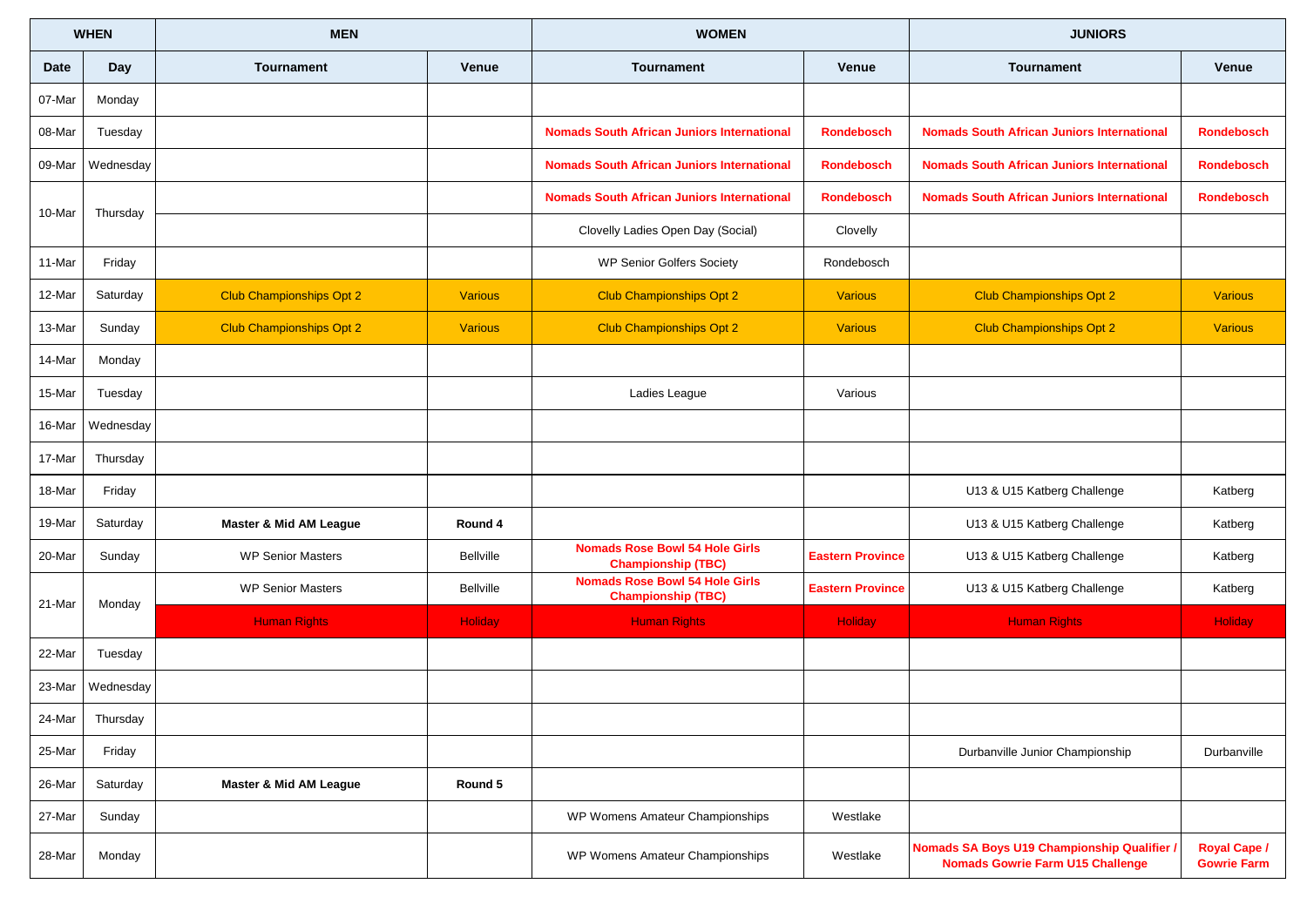|        | <b>WHEN</b> | <b>MEN</b>                           |                | <b>WOMEN</b>                     |                | <b>JUNIORS</b>                                                                         |                                           |
|--------|-------------|--------------------------------------|----------------|----------------------------------|----------------|----------------------------------------------------------------------------------------|-------------------------------------------|
| Date   | Day         | <b>Tournament</b>                    | <b>Venue</b>   | <b>Tournament</b>                | <b>Venue</b>   | <b>Tournament</b>                                                                      | Venue                                     |
| 29-Mar | Tuesday     |                                      |                | WP Womens Amateur Championships  | Westlake       | Nomads SA Boys U19 Championship Qualifier /<br><b>Nomads Gowrie Farm U15 Challenge</b> | Royal Cape /<br><b>Gowrie Farm</b>        |
|        |             |                                      |                |                                  |                |                                                                                        |                                           |
| 30-Mar | Wednesday   |                                      |                |                                  |                | Nomads SA Boys U19 Championship Qualifier /<br><b>Nomads Gowrie Farm U15 Challenge</b> | <b>Royal Cape /</b><br><b>Gowrie Farm</b> |
| 31-Mar | Thursday    |                                      |                |                                  |                | <b>Nomads SA Boys U19 Championship Match</b><br><b>Play</b>                            | <b>Royal Cape</b>                         |
| 01-Apr | Friday      |                                      |                |                                  |                | <b>Nomads SA Boys U19 Championship Match</b><br>Play                                   | <b>Royal Cape</b>                         |
| 02-Apr | Saturday    |                                      |                |                                  |                | <b>Nomads SA Boys U19 Championship Match</b><br><b>Play</b>                            | <b>Royal Cape</b>                         |
| 03-Apr | Sunday      | PAT Event                            | Parow          |                                  |                |                                                                                        |                                           |
| 04-Apr | Monday      | <b>Senior &amp; Super Senior IPT</b> | <b>TBC</b>     | <b>WP Senior Golfers Society</b> | Parow          |                                                                                        |                                           |
| 05-Apr | Tuesday     | <b>Senior &amp; Super Senior IPT</b> | <b>TBC</b>     |                                  |                |                                                                                        |                                           |
| 06-Apr | Wednesday   | <b>Senior &amp; Super Senior IPT</b> | <b>TBC</b>     |                                  |                |                                                                                        |                                           |
| 07-Apr | Thursday    | <b>Senior &amp; Super Senior IPT</b> | <b>TBC</b>     |                                  |                |                                                                                        |                                           |
| 08-Apr | Friday      | <b>Senior &amp; Super Senior IPT</b> | <b>TBC</b>     | Atlantic Beach Ladies Open Day   | Atlantic Beach |                                                                                        |                                           |
| 09-Apr | Saturday    | <b>Mid-AM League</b>                 | Round 6        | Ladies Saturday League           | Various        |                                                                                        |                                           |
| 10-Apr | Sunday      | PAT Event                            | Strand         |                                  |                |                                                                                        |                                           |
| 11-Apr | Monday      | Harry Solomon Meeting                | <b>TBC</b>     |                                  |                | WP High School Golf League (1)                                                         | Various                                   |
| 12-Apr | Tuesday     |                                      |                |                                  |                |                                                                                        |                                           |
| 13-Apr | Wednesday   |                                      |                |                                  |                |                                                                                        |                                           |
| 14-Apr | Thursday    |                                      |                |                                  |                |                                                                                        |                                           |
| 15-Apr | Friday      | <b>Good Friday</b>                   | <b>Holiday</b> | <b>Good Friday</b>               | <b>Holiday</b> | <b>Good Friday</b>                                                                     | <b>Holiday</b>                            |
| 16-Apr | Saturday    |                                      |                |                                  |                |                                                                                        |                                           |
| 17-Apr | Sunday      |                                      |                |                                  |                |                                                                                        |                                           |
|        |             | <b>Family Day</b>                    | <b>Holiday</b> | <b>Family Day</b>                | Holiday        | <b>Family Day</b>                                                                      | <b>Holiday</b>                            |
| 18-Apr | Monday      | WP Amateur Championships             | Rondebosch     |                                  |                |                                                                                        |                                           |
| 19-Apr | Tuesday     | WP Amateur Championships             | Rondebosch     | Ladies League                    | Various        |                                                                                        |                                           |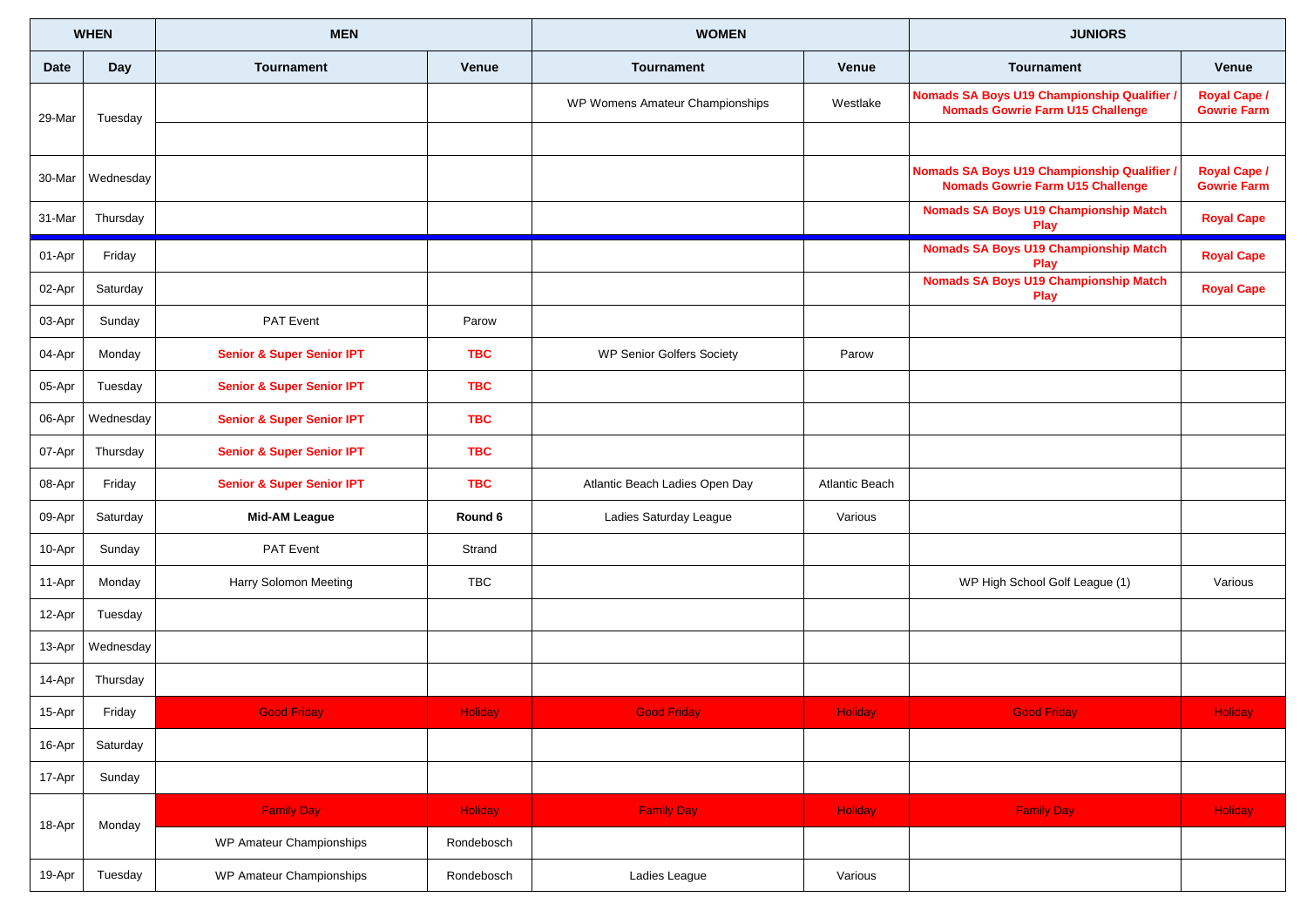| <b>WHEN</b> |           | <b>MEN</b>                |                | <b>WOMEN</b>                              |           |                                             | <b>JUNIORS</b>        |  |
|-------------|-----------|---------------------------|----------------|-------------------------------------------|-----------|---------------------------------------------|-----------------------|--|
| <b>Date</b> | Day       | <b>Tournament</b>         | <b>Venue</b>   | <b>Tournament</b>                         | Venue     | <b>Tournament</b>                           | Venue                 |  |
| 20-Apr      | Wednesday | WP Amateur Championships  | Rondebosch     |                                           |           |                                             |                       |  |
| 21-Apr      | Thursday  | WP Amateur Championships  | Rondebosch     |                                           |           |                                             |                       |  |
| 22-Apr      | Friday    | WP Amateur Championships  | Rondebosch     |                                           |           |                                             |                       |  |
| 23-Apr      | Saturday  | WP Amateur Championships  | Rondebosch     |                                           |           |                                             |                       |  |
|             |           | <b>Masters League</b>     | Round 6        |                                           |           |                                             |                       |  |
| 24-Apr      | Sunday    |                           |                |                                           |           | Clovelly Junior Winter Series U13 & U15 (1) | Clovelly              |  |
| 25-Apr      | Monday    |                           |                |                                           |           | WP High School Golf League (2)              | Various               |  |
| 26-Apr      | Tuesday   |                           |                |                                           |           |                                             |                       |  |
| 27-Apr      | Wednesday | <b>Freedom Day</b>        | <b>Holiday</b> | <b>Freedom Day</b>                        | Holiday   | <b>Freedom Day</b>                          | Holiday               |  |
| 28-Apr      | Thursday  |                           |                |                                           |           |                                             |                       |  |
| 29-Apr      | Friday    |                           |                |                                           |           |                                             |                       |  |
| 30-Apr      | Saturday  | <b>Masters League</b>     | Semi-Finals    |                                           |           |                                             |                       |  |
| 01-May      | Sunday    |                           |                |                                           |           | Erinvale Junior Championships               | Erinvale (TBC)        |  |
| 02-May      | Monday    |                           |                |                                           |           |                                             |                       |  |
|             |           | <b>Workers Day</b>        | <b>Holiday</b> | <b>Workers Day</b>                        | Holiday   | <b>Workers Day</b>                          | Holiday               |  |
| 03-May      | Tuesday   |                           |                |                                           |           | <b>Nedbank Junios Challenge</b>             | <b>Gary Player CC</b> |  |
| 04-May      | Wednesday |                           |                |                                           |           | <b>Nedbank Junios Challenge</b>             | <b>Gary Player CC</b> |  |
| 05-May      | Thursday  |                           |                |                                           |           | <b>Nedbank Junios Challenge</b>             | <b>Gary Player CC</b> |  |
| 06-May      | Friday    | Senior Series - Postponed | Clovelly       |                                           |           |                                             |                       |  |
| 07-May      | Saturday  |                           |                | Ladies Saturday League                    | Various   | U13 / U15 / U17 & U19 Triangular            | Robertson             |  |
| 08-May      | Sunday    | PAT Event                 | Milnerton      |                                           |           | U13 / U15 / U17 & U19 Triangular            | Robertson             |  |
| 09-May      | Monday    | <b>CHALLENGE IPT</b>      | <b>Ceres</b>   | WP Womens Senior Golfers Society (Social) | Steenberg | WP High School Golf League (3)              | Various               |  |
| 10-May      | Tuesday   | <b>CHALLENGE IPT</b>      | <b>Ceres</b>   |                                           |           |                                             |                       |  |
| 11-May      | Wednesday | <b>CHALLENGE IPT</b>      | <b>Ceres</b>   |                                           |           |                                             |                       |  |
| 12-May      | Thursday  | <b>CHALLENGE IPT</b>      | <b>Ceres</b>   | Registration for Interclub                | Langebaan |                                             |                       |  |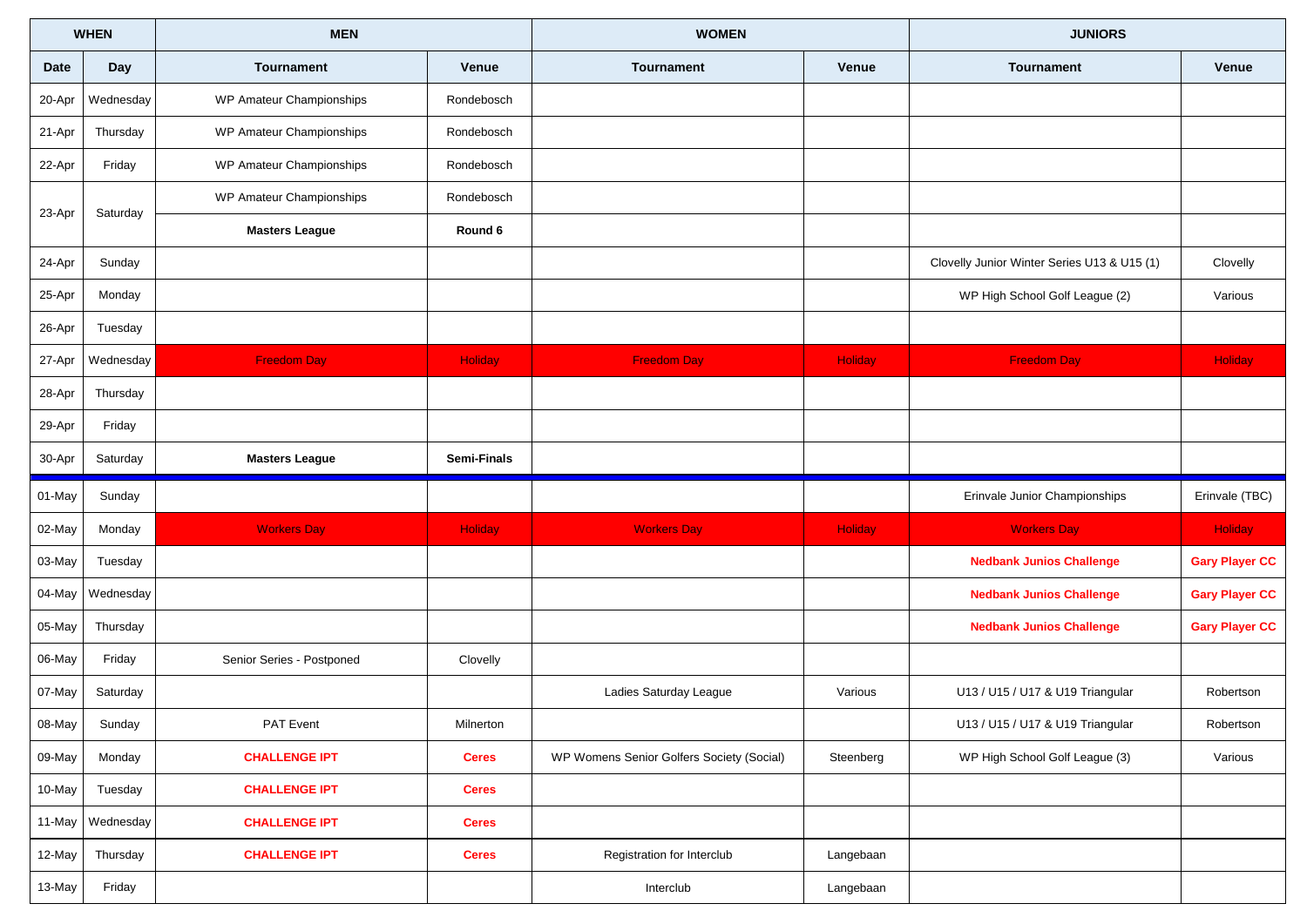| <b>WHEN</b> |           | <b>MEN</b>             |              | <b>WOMEN</b>                        |                   | <b>JUNIORS</b>                     |              |
|-------------|-----------|------------------------|--------------|-------------------------------------|-------------------|------------------------------------|--------------|
| <b>Date</b> | Day       | <b>Tournament</b>      | <b>Venue</b> | <b>Tournament</b>                   | Venue             | <b>Tournament</b>                  | <b>Venue</b> |
| 14-May      | Saturday  | Harry Solomon League   | Round 1      | Interclub                           | Langebaan         |                                    |              |
| 15-May      | Sunday    | Master League - Finals | Metropolitan | Interclub                           | Langebaan         | WP Regional Schools Qualifying     | Bellville    |
| 16-May      | Monday    |                        |              |                                     |                   | WP High School Golf League (4)     | Various      |
| 17-May      | Tuesday   |                        |              | Ladies League                       | Various           |                                    |              |
| 18-May      | Wednesday |                        |              |                                     |                   |                                    |              |
| 19-May      | Thursday  |                        |              |                                     |                   |                                    |              |
| 20-May      | Friday    |                        |              |                                     |                   |                                    |              |
| 21-May      | Saturday  | Harry Solomon League   | Round 2      |                                     |                   |                                    |              |
| 22-May      | Sunday    | <b>PAT Event</b>       | Rondebosch   | 72 - Hole Teams Championships (TBC) | <b>Mpumalanga</b> |                                    |              |
| 23-May      | Monday    |                        |              | 72 - Hole Teams Championships (TBC) | <b>Mpumalanga</b> | WP High School Golf League (5)     | Various      |
| 24-May      | Tuesday   |                        |              | 72 - Hole Teams Championships (TBC) | <b>Mpumalanga</b> |                                    |              |
| 25-May      | Wednesday |                        |              | 72 - Hole Teams Championships (TBC) | <b>Mpumalanga</b> |                                    |              |
| 26-May      | Thursday  |                        |              |                                     |                   |                                    |              |
| 27-May      | Friday    | <b>Senior Series</b>   | Parow        |                                     |                   |                                    |              |
| 28-May      | Saturday  |                        |              | Ladies Saturday League              | Various           |                                    |              |
| 29-May      | Sunday    |                        |              |                                     |                   | Clovelly Winter Series U13/U15 (2) | Clovelly     |
| 30-May      | Monday    |                        |              |                                     |                   | WP High School Golf League (6)     | Various      |
| 31-May      | Tuesday   |                        |              |                                     |                   |                                    |              |
| 01-Jun      | Wednesday |                        |              |                                     |                   |                                    |              |
| 02-Jun      | Thursday  |                        |              |                                     |                   |                                    |              |
| 03-Jun      | Friday    |                        |              |                                     |                   |                                    |              |
| 04-Jun      | Saturday  | Harry Solomon League   | Round 3      |                                     |                   |                                    |              |
| 05-Jun      | Sunday    | PAT Event              | Kuils River  |                                     |                   |                                    |              |
| 06-Jun      | Monday    |                        |              | <b>Wilkinson Greensomes</b>         | Parow             | WP High School Golf League (7)     | Various      |
| 07-Jun      | Tuesday   |                        |              |                                     |                   |                                    |              |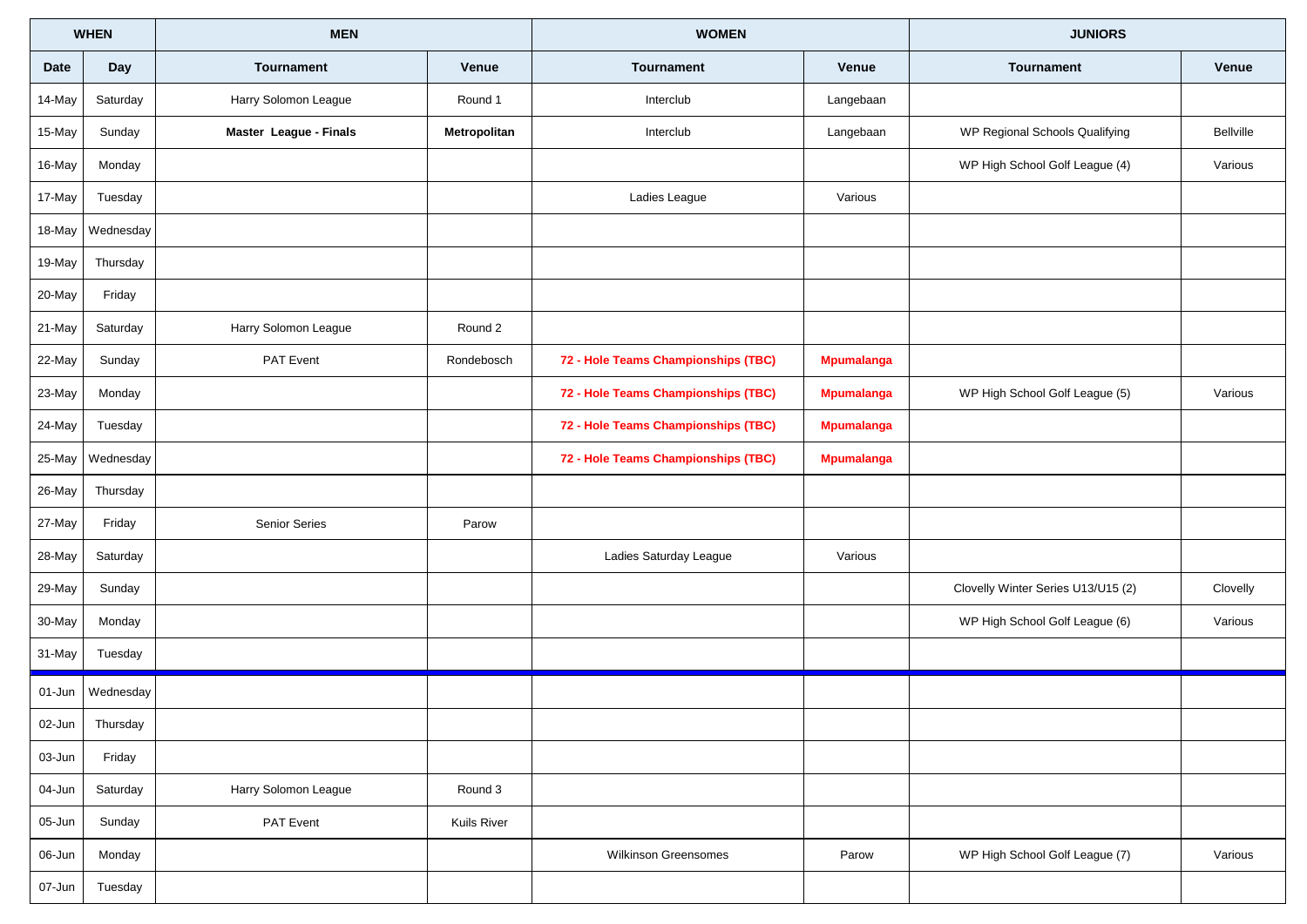|             | <b>WHEN</b> | <b>MEN</b>                            |                       | <b>WOMEN</b>                                                       |                   | <b>JUNIORS</b>                                                           |                                              |
|-------------|-------------|---------------------------------------|-----------------------|--------------------------------------------------------------------|-------------------|--------------------------------------------------------------------------|----------------------------------------------|
| <b>Date</b> | Day         | <b>Tournament</b>                     | <b>Venue</b>          | <b>Tournament</b>                                                  | Venue             | <b>Tournament</b>                                                        | Venue                                        |
| 08-Jun      | Wednesday   |                                       |                       |                                                                    |                   |                                                                          |                                              |
| 09-Jun      | Thursday    |                                       |                       |                                                                    |                   |                                                                          |                                              |
| 10-Jun      | Friday      | <b>Senior Series</b>                  | Somerset West         | WP Women's Senior Society (Social)                                 | Royal Cape        |                                                                          |                                              |
| 11-Jun      | Saturday    | Harry Solomon League                  | Round 4               |                                                                    |                   |                                                                          |                                              |
| 12-Jun      | Sunday      | <b>PAT Event</b>                      | Royal Cape            |                                                                    |                   | Rondebosch Junior Championship                                           | Rondebosch                                   |
| 13-Jun      | Monday      |                                       |                       |                                                                    |                   |                                                                          |                                              |
| 14-Jun      | Tuesday     |                                       |                       |                                                                    |                   |                                                                          |                                              |
| 15-Jun      | Wednesday   |                                       |                       |                                                                    |                   |                                                                          |                                              |
| 16-Jun      | Thursday    | <b>Youth Day</b>                      | Holiday               | <b>Youth Day</b>                                                   | Holiday           | <b>Youth Day</b>                                                         | Holiday                                      |
| 17-Jun      | Friday      |                                       |                       |                                                                    |                   | Somerset West Junior Championship                                        | Somerset West                                |
| 18-Jun      | Saturday    | Harry Solomon League                  | Round 5               |                                                                    |                   |                                                                          |                                              |
| 19-Jun      | Sunday      |                                       |                       |                                                                    |                   | Clovelly Winter Series U13/U15 (3)                                       | Clovelly                                     |
| 20-Jun      | Monday      |                                       |                       |                                                                    |                   |                                                                          |                                              |
| 21-Jun      | Tuesday     |                                       |                       | Ladies League                                                      | Various           |                                                                          |                                              |
| 22-Jun      | Wednesday   |                                       |                       |                                                                    |                   |                                                                          |                                              |
| 23-Jun      | Thursday    |                                       |                       |                                                                    |                   |                                                                          |                                              |
| 24-Jun      | Friday      | <b>Senior Series</b>                  | Bellville             | <b>Nomads SA Girls Championship (TBC) - Option</b>                 | <b>North West</b> |                                                                          |                                              |
| 25-Jun      | Saturday    | Harry Solomon League                  | Float                 | <b>Nomads SA Girls Championship (TBC) - Option</b>                 | <b>North West</b> |                                                                          |                                              |
| 26-Jun      | Sunday      | Champion of Champions Regional Finals | Parow                 | <b>Nomads SA Girls Championship (TBC) - Option</b>                 | <b>North West</b> |                                                                          |                                              |
| 27-Jun      | Monday      |                                       |                       |                                                                    |                   |                                                                          |                                              |
| 28-Jun      | Tuesday     |                                       |                       |                                                                    |                   | Sun City U13 / U15 Challenge / Nomads SA<br><b>Boys U17 Championship</b> | <b>Gary Player CC /</b><br><b>Free State</b> |
| 29-Jun      | Wednesday   |                                       |                       |                                                                    |                   | Sun City U13 / U15 Challenge / Nomads SA<br><b>Boys U17 Championship</b> | Gary Player CC /<br><b>Free State</b>        |
| 30-Jun      | Thursday    |                                       |                       |                                                                    |                   | <b>Nomads SA Boys U17 Championship</b>                                   | <b>Free State</b>                            |
| 01-Jul      | Friday      |                                       |                       |                                                                    |                   |                                                                          |                                              |
| 02-Jul      | Saturday    | Harry Solomon League                  | <b>Quarter Finals</b> | <b>Nomads SA Girls Championship (TBC) - Option</b><br>$\mathbf{2}$ | <b>North West</b> |                                                                          |                                              |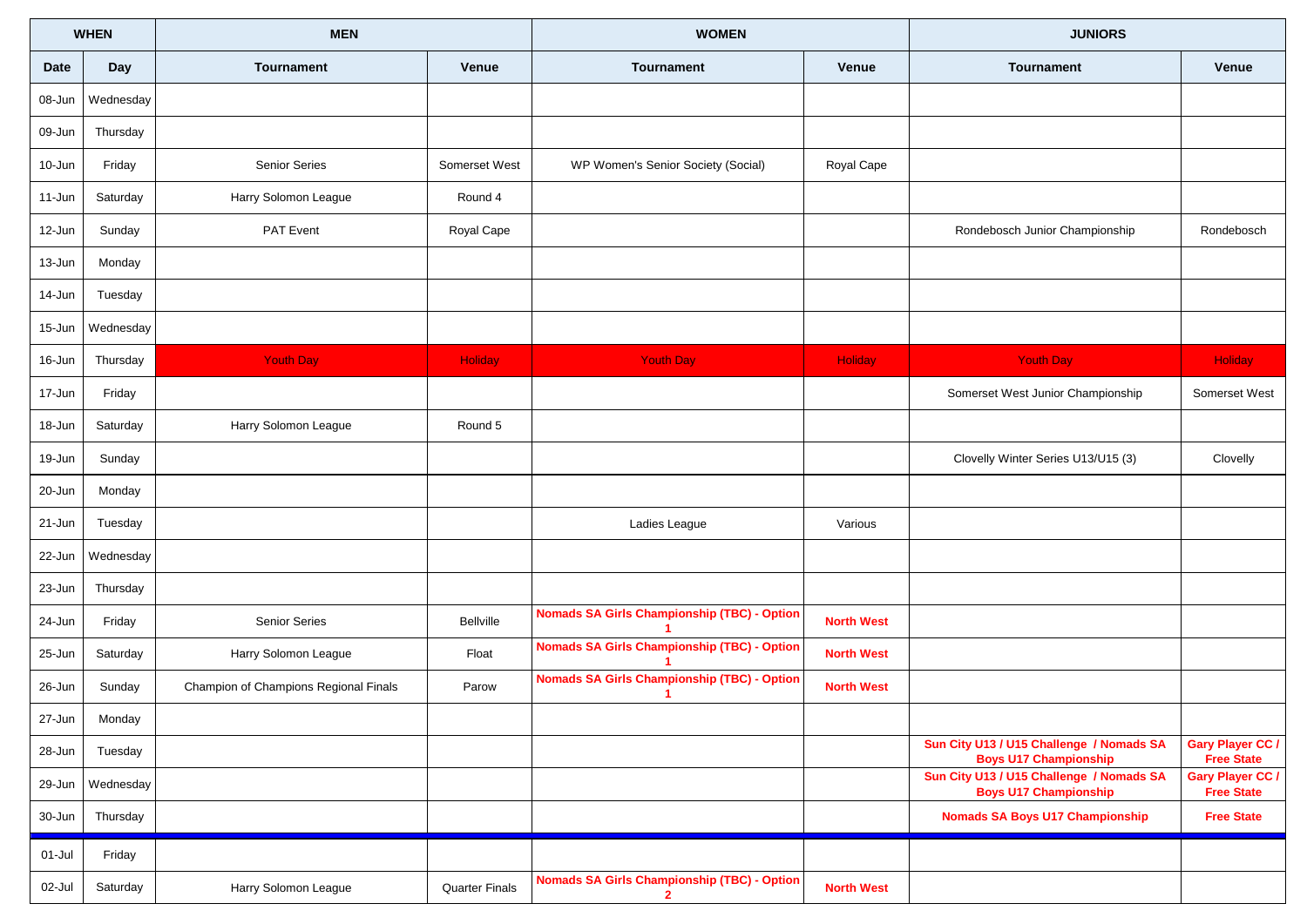|             | <b>WHEN</b> | <b>MEN</b>                    |                       | <b>WOMEN</b>                                                         |                   | <b>JUNIORS</b>                              |                         |
|-------------|-------------|-------------------------------|-----------------------|----------------------------------------------------------------------|-------------------|---------------------------------------------|-------------------------|
| <b>Date</b> | Day         | <b>Tournament</b>             | Venue                 | <b>Tournament</b>                                                    | Venue             | <b>Tournament</b>                           | Venue                   |
| 03-Jul      | Sunday      | PAT Event                     | KDM                   | <b>Nomads SA Girls Championship (TBC) - Option</b>                   | <b>North West</b> | <b>Nomads Coastal NoOm</b>                  | <b>St Francis Links</b> |
| 04-Jul      | Monday      |                               |                       | <b>Nomads SA Girls Championship (TBC) - Option</b><br>$\overline{2}$ | <b>North West</b> | <b>Nomads Coastal NoOm</b>                  | <b>St Francis Links</b> |
| 05-Jul      | Tuesday     |                               |                       |                                                                      |                   | <b>Nomads Coastal NoOm</b>                  | <b>St Francis Links</b> |
| 06-Jul      | Wednesday   |                               |                       | WP Women's Senior Society (Social)                                   | Atlantic Beach    |                                             |                         |
| 07-Jul      | Thursday    |                               |                       |                                                                      |                   | <b>Dimension Data Junior Open plus U15</b>  | <b>TBC</b>              |
| 08-Jul      | Friday      | Senior Series                 | Rondebosch            |                                                                      |                   | <b>Dimension Data Junior Open plus U16</b>  | <b>TBC</b>              |
| 09-Jul      | Saturday    | Harry Solomon League          | Semi-Finals           |                                                                      |                   |                                             |                         |
| 10-Jul      | Sunday      | PAT Event                     | Steenberg             |                                                                      |                   |                                             |                         |
| 11-Jul      | Monday      |                               |                       |                                                                      |                   | <b>Prentice Memorial Trophy</b>             | Kuils River             |
|             |             |                               |                       |                                                                      |                   | <b>Nomads Inland NoOm</b>                   | <b>TBC</b>              |
| 12-Jul      | Tuesday     |                               |                       |                                                                      |                   | <b>Nomads Inland NoOm</b>                   | <b>TBC</b>              |
|             |             |                               |                       |                                                                      |                   | Vernon Dickson Memorial Junior Championship | <b>KDM</b>              |
| 13-Jul      | Wednesday   |                               |                       |                                                                      |                   |                                             |                         |
| 14-Jul      | Thursday    |                               |                       |                                                                      |                   | WP Junior Championships (Boys & Girls)      | Strand                  |
| 15-Jul      | Friday      | <b>Senior Series</b>          | Metropolitan          |                                                                      |                   | WP Junior Championships (Boys & Girls)      | Strand                  |
| 16-Jul      | Saturday    |                               |                       |                                                                      |                   | WP Junior Championships (Boys & Girls)      | Strand                  |
| 17-Jul      | Sunday      | PAT Event                     | <b>Atlantic Beach</b> |                                                                      |                   |                                             |                         |
|             |             | Harry Solomon League - Finals | Metropolitan          |                                                                      |                   |                                             |                         |
| 18-Jul      | Monday      |                               |                       |                                                                      |                   | Milnerton Junior Championship               | Milnerton               |
| 19-Jul      | Tuesday     |                               |                       | Ladies League                                                        | Various           |                                             |                         |
| 20-Jul      | Wednesday   |                               |                       |                                                                      |                   |                                             |                         |
| 21-Jul      | Thursday    |                               |                       |                                                                      |                   |                                             |                         |
| 22-Jul      | Friday      |                               |                       |                                                                      |                   |                                             |                         |
| 23-Jul      | Saturday    |                               |                       |                                                                      |                   |                                             |                         |
| 24-Jul      | Sunday      | PAT Event                     | Bellville             |                                                                      |                   | Clovelly Junior Winter Series U13/U15 (4)   | Clovelly                |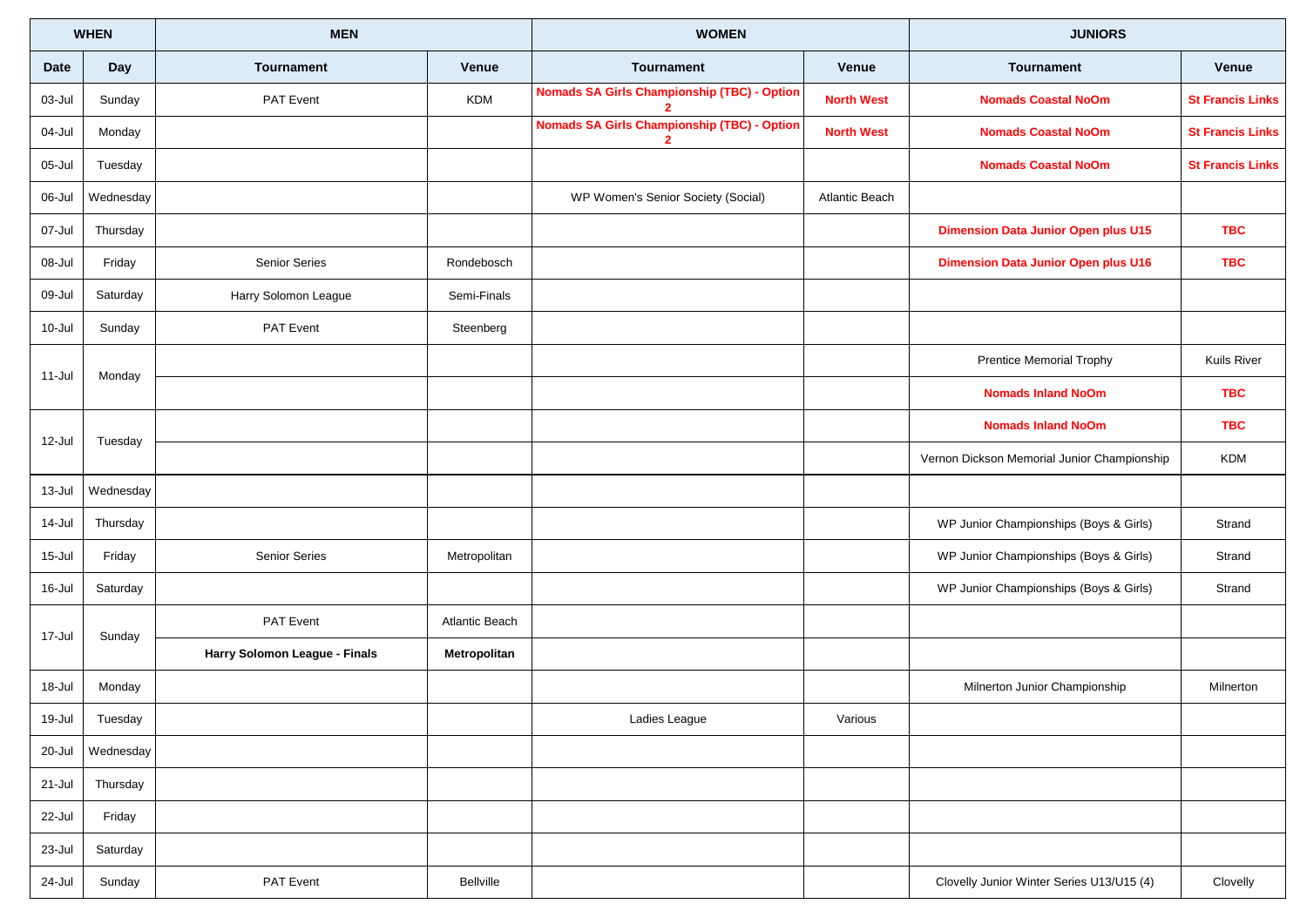|             | <b>WHEN</b>      | <b>MEN</b>                             |              | <b>WOMEN</b>                               |                | <b>JUNIORS</b>                                                                       |                         |
|-------------|------------------|----------------------------------------|--------------|--------------------------------------------|----------------|--------------------------------------------------------------------------------------|-------------------------|
| <b>Date</b> | <b>Day</b>       | <b>Tournament</b>                      | Venue        | <b>Tournament</b>                          | Venue          | <b>Tournament</b>                                                                    | Venue                   |
| 25-Jul      | Monday           |                                        |              |                                            |                | WP High School Golf League (8)                                                       | Various                 |
| 26-Jul      | Tuesday          |                                        |              |                                            |                |                                                                                      |                         |
| 27-Jul      | Wednesday        |                                        |              |                                            |                |                                                                                      |                         |
| 28-Jul      | Thursday         |                                        |              |                                            |                |                                                                                      |                         |
| 29-Jul      | Friday           | Senior Series                          | Durbanville  |                                            |                |                                                                                      |                         |
| 30-Jul      | Saturday         | <b>Bradshaw Cup</b>                    | Kuils River  |                                            |                |                                                                                      |                         |
| 31-Jul      | Sunday           | <b>Bradshaw Cup</b>                    | Kuils River  |                                            |                | Mini Masters                                                                         | <b>KDM</b>              |
| 01-Aug      | Monday           |                                        |              |                                            |                | <b>SA High School Championship / Ernie Els</b><br><b>Primary School Championship</b> | <b>TBC / Mossel Bay</b> |
| 02-Aug      | Tuesday          |                                        |              |                                            |                | <b>SA High School Championship / Ernie Els</b><br><b>Primary School Championship</b> | <b>TBC / Mossel Bay</b> |
| 03-Aug      | Wednesday        |                                        |              |                                            |                |                                                                                      |                         |
| 04-Aug      | Thursday         |                                        |              |                                            |                |                                                                                      |                         |
| 05-Aug      | Friday           |                                        |              |                                            |                |                                                                                      |                         |
| 06-Aug      | Saturday         |                                        |              |                                            |                |                                                                                      |                         |
| 07-Aug      | Sunday           | Winter League                          | Erinvale     | WP Womens Mid-Am & Senior Championships    | Atlantic Beach | Friends of Engelberg Challenge hosted by Anna                                        | <b>Devonvale</b>        |
| 08-Aug      | Monday           |                                        |              |                                            |                | Friends of Engelberg Challenge hosted by Anna                                        | <b>Devonvale</b>        |
| 09-Aug      | Tuesday          | <b>Women's Day</b>                     | Holiday      | <b>Women's Day</b>                         | Holiday        | <b>Women's Day</b>                                                                   | Holiday                 |
| 10-Aug      | Wednesday        |                                        |              |                                            |                |                                                                                      |                         |
| 11-Aug      | Thursday         |                                        |              |                                            |                |                                                                                      |                         |
| 12-Aug      | Friday           | Senior Series                          | Royal Cape   | WP Women's Senior Golfers Society (Social) | Erinvale       |                                                                                      |                         |
| 13-Aug      | Saturday         |                                        |              | Ladies Saturday League                     | Various        |                                                                                      |                         |
| 14-Aug      | Sunday           | PAT Event                              | Metropolitan |                                            |                |                                                                                      |                         |
| 15-Aug      | Monday           | Premier/ Challenge / SS League Meeting | TBC          | Irvin, Rutherford & Lefson Trophy          | Somerset West  | WP High School Golf League (9)                                                       | Various                 |
| 16-Aug      | Tuesday          |                                        |              |                                            |                |                                                                                      |                         |
|             | 17-Aug Wednesday |                                        |              |                                            |                |                                                                                      |                         |
| 18-Aug      | Thursday         |                                        |              |                                            |                |                                                                                      |                         |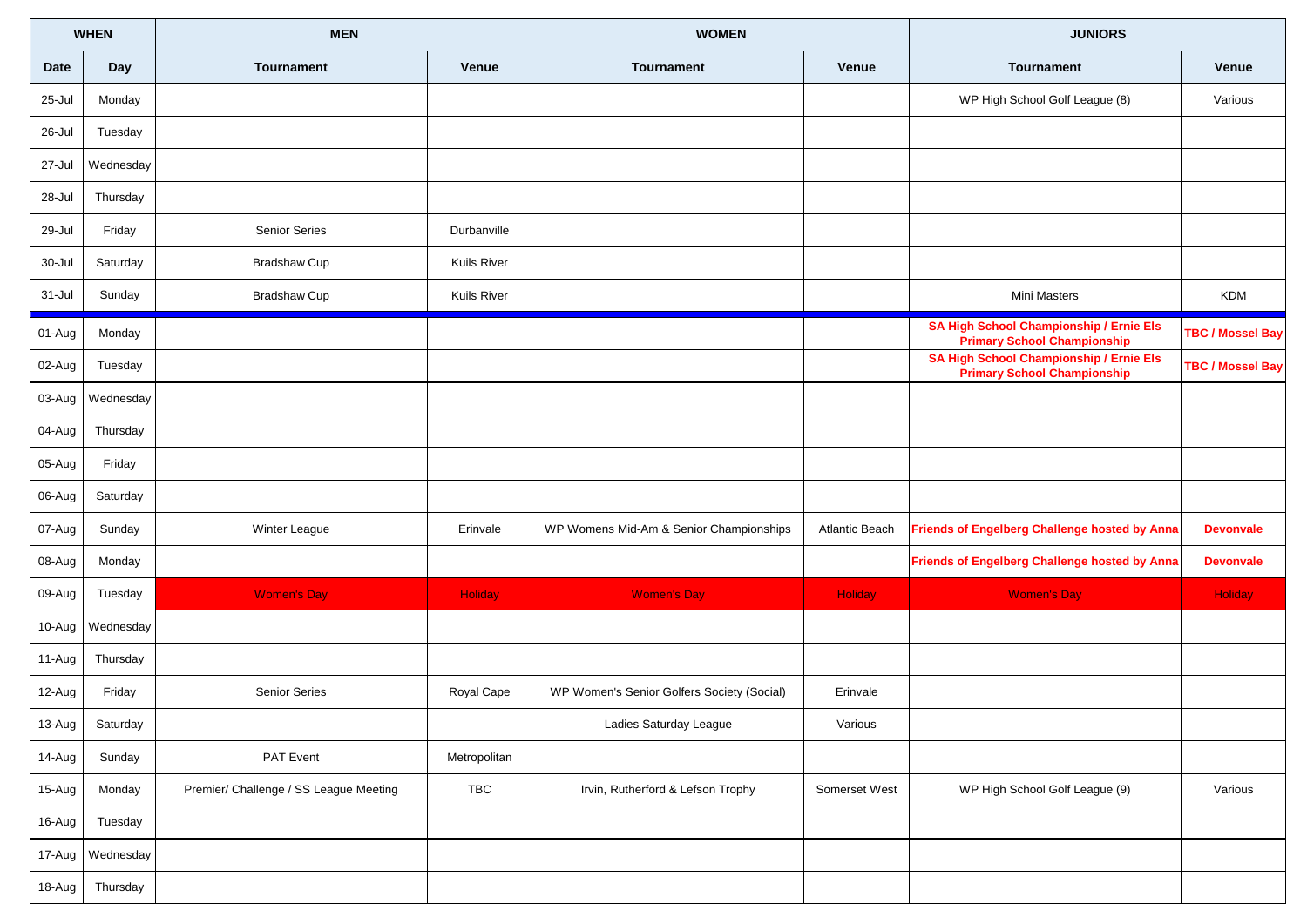| <b>WHEN</b> |           | <b>MEN</b>                   |               | <b>WOMEN</b>                               |            | <b>JUNIORS</b>                                      |                       |
|-------------|-----------|------------------------------|---------------|--------------------------------------------|------------|-----------------------------------------------------|-----------------------|
| Date        | Day       | <b>Tournament</b>            | Venue         | <b>Tournament</b>                          | Venue      | <b>Tournament</b>                                   | Venue                 |
| 19-Aug      | Friday    |                              |               |                                            |            |                                                     |                       |
| 20-Aug      | Saturday  |                              |               |                                            |            |                                                     |                       |
| 21-Aug      | Sunday    | PAT Event                    | Clovelly      |                                            |            |                                                     |                       |
| 22-Aug      | Monday    |                              |               |                                            |            | WP High School Golf League (10)                     | Various               |
| 23-Aug      | Tuesday   |                              |               | Ladies League                              | Various    |                                                     |                       |
| 24-Aug      | Wednesday |                              |               |                                            |            |                                                     |                       |
| 25-Aug      | Thursday  | WP Mid-Amateur Championships | Steenberg     | King David Mowbray Ladies Open Day         | <b>KDM</b> |                                                     |                       |
| 26-Aug      | Friday    | WP Mid-Amateur Championships | Steenberg     |                                            |            |                                                     |                       |
|             |           | Senior Series                | <b>KDM</b>    |                                            |            |                                                     |                       |
| 27-Aug      | Saturday  |                              |               | Ladies Saturday League                     | Various    |                                                     |                       |
| 28-Aug      | Sunday    | PAT Event                    | Somerset West |                                            |            | Atlantic Beach Junior Championship                  | <b>Atlantic Beach</b> |
| 29-Aug      | Monday    |                              |               |                                            |            | WP High School Golf League (11)                     | Various               |
| 30-Aug      | Tuesday   |                              |               |                                            |            |                                                     |                       |
| 31-Aug      | Wednesday |                              |               |                                            |            |                                                     |                       |
| 01-Sep      | Thursday  |                              |               | WP Women's Senior Golfers Society (Social) | Clovelly   | <b>Nomads North &amp; South Junior Championship</b> | Peaconwood            |
| 02-Sep      | Friday    |                              |               |                                            |            | <b>Nomads North &amp; South Junior Championship</b> | Peaconwood            |
| 03-Sep      | Saturday  | Challenge / SS League        | Round 1       |                                            |            |                                                     |                       |
| 04-Sep      | Sunday    | <b>PAT Event</b>             | Westlake      |                                            |            | Royal Cape Junior Championships                     | Royal Cape            |
| 05-Sep      | Monday    |                              |               |                                            |            | WP Schools League Finals                            | KDM                   |
| 06-Sep      | Tuesday   |                              |               |                                            |            |                                                     |                       |
| 07-Sep      | Wednesday |                              |               |                                            |            |                                                     |                       |
| 08-Sep      | Thursday  |                              |               |                                            |            |                                                     |                       |
| 09-Sep      | Friday    | Senior Series                | Steenberg     |                                            |            |                                                     |                       |
| 10-Sep      | Saturday  | Challenge / SS League        | Round 2       | Ladies Saturday League                     | Various    |                                                     |                       |
| 11-Sep      | Sunday    | <b>WP Foursomes</b>          | Milnerton     |                                            |            | Strand Junior Championships                         | Strand                |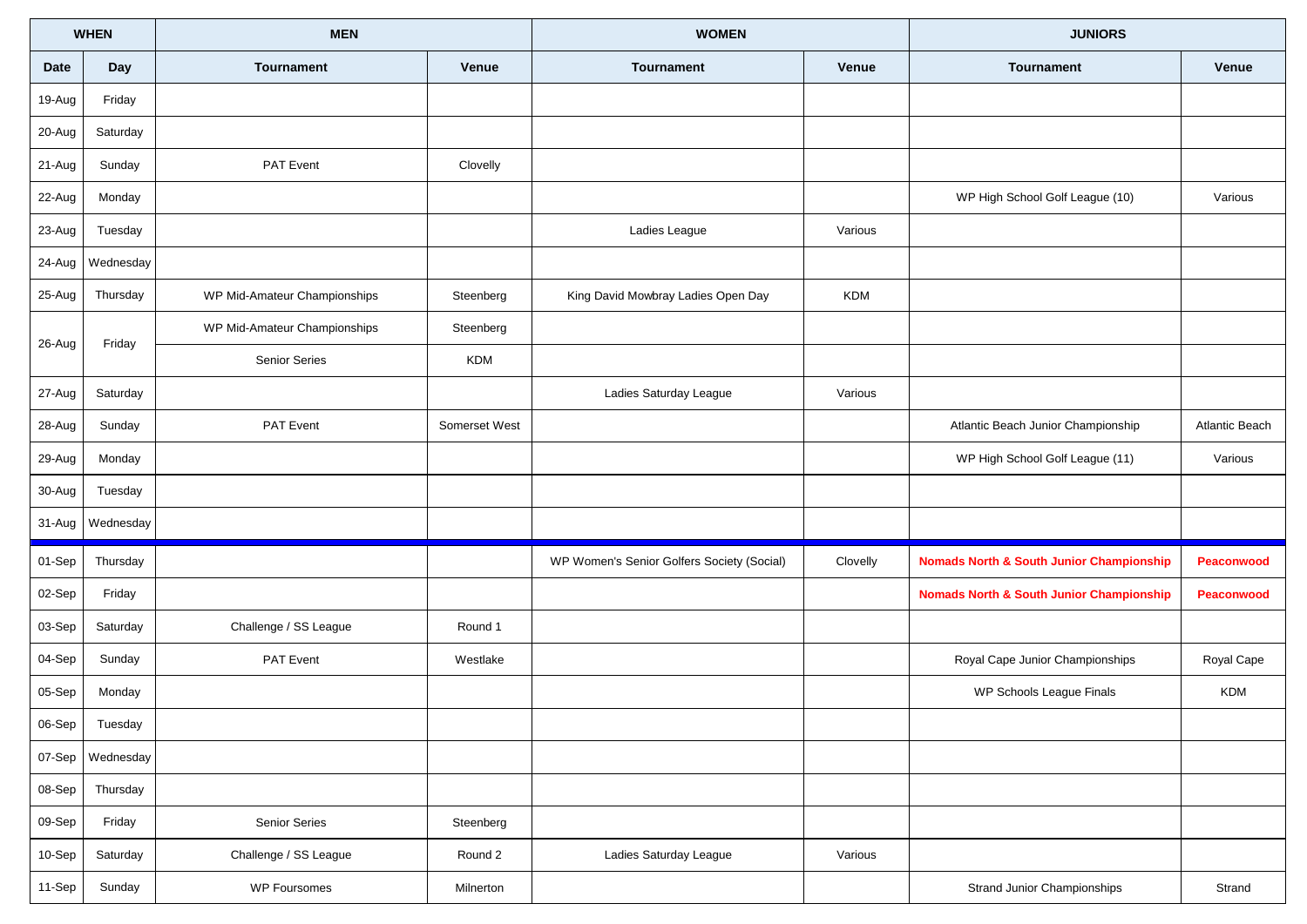|         | <b>WHEN</b>              | <b>MEN</b>                            |                   | <b>WOMEN</b>                          |                      | <b>JUNIORS</b>                      |                   |
|---------|--------------------------|---------------------------------------|-------------------|---------------------------------------|----------------------|-------------------------------------|-------------------|
| Date    | Day                      | <b>Tournament</b>                     | <b>Venue</b>      | Tournament                            | <b>Venue</b>         | <b>Tournament</b>                   | Venue             |
| 12-Sep  | Monday                   |                                       |                   |                                       |                      |                                     |                   |
| 13-Sep  | Tuesday                  |                                       |                   |                                       |                      |                                     |                   |
| 14-Sep  | Wednesday                |                                       |                   |                                       |                      |                                     |                   |
| 15-Sep  | Thursday                 |                                       |                   | Westlake Ladies Open Day (Social)     | Westlake             |                                     |                   |
| 16-Sep  | Friday                   | <b>Senior Series</b>                  | Clovelly          |                                       |                      |                                     |                   |
| 17-Sep  | Saturday                 | Challenge / SS League                 | Round 3           |                                       |                      |                                     |                   |
| 18-Sep  | Sunday                   |                                       |                   |                                       |                      | Junior Interclub Team Challenge (2) | Parow             |
| 19-Sep  | Monday                   | <b>Mens Premier IPT</b>               | <b>Koro Creek</b> |                                       |                      |                                     |                   |
| 20-Sep  | Tuesday                  | <b>Mens Premier IPT</b>               | <b>Koro Creek</b> | Ladies League (rained out matches)    | Various              |                                     |                   |
| 21-Sep  | Wednesday                | <b>Mens Premier IPT</b>               | <b>Koro Creek</b> |                                       |                      |                                     |                   |
| 22-Sep  | Thursday                 | <b>Mens Premier IPT</b>               | <b>Koro Creek</b> | Durbanville Ladies Open Day (Social)  | Durbanville          |                                     |                   |
| 23-Sep  | Friday                   | <b>Mens Premier IPT</b>               | <b>Koro Creek</b> |                                       |                      |                                     |                   |
| 24-Sep  | Saturday                 | <b>Heritage Day</b>                   | <b>Holiday</b>    | <b>Heritage Day</b>                   | Holiday              | <b>Heritage Day</b>                 | Holiday           |
| 25-Sep  | Sunday                   | <b>Clovelly Foursomes</b>             | Clovelly          |                                       |                      |                                     |                   |
| 26-Sep  | Monday                   |                                       |                   |                                       |                      |                                     |                   |
| 27-Sep  | Tuesday                  |                                       |                   |                                       |                      |                                     |                   |
| 28-Sep  | Wednesday                |                                       |                   |                                       |                      |                                     |                   |
| 29-Sep  | Thursday                 |                                       |                   |                                       |                      |                                     |                   |
| 30-Sep  | Friday                   | Senior Series                         | Erinvale          |                                       |                      |                                     |                   |
| 01-Oct  | $\mathbf{I}$<br>Saturday | $\mathbf{I}$<br>Challenge / SS League | Round 4           |                                       |                      |                                     |                   |
| 02-Oct  | Sunday                   | Premier League - Round 1              | Bellville         | <b>SA Inter Provincial Tournament</b> | <b>Gauteng North</b> |                                     |                   |
| 03-Oct  | Monday                   |                                       |                   | <b>SA Inter Provincial Tournament</b> | <b>Gauteng North</b> | Westlake Junior Championships       | Westlake          |
| 04-Oct  | Tuesday                  |                                       |                   | <b>SA Inter Provincial Tournament</b> | <b>Gauteng North</b> |                                     |                   |
| 05-Oct  | Wednesday                |                                       |                   | <b>SA Inter Provincial Tournament</b> | <b>Gauteng North</b> | <b>Nomads SA U13 Championship</b>   | <b>Maccauvlei</b> |
| $n_{A}$ | Thureday                 |                                       |                   | <b>SA Inter Provincial Tournament</b> | <b>Gauteng North</b> | <b>Nomads SA U13 Championship</b>   | <b>Maccauvlei</b> |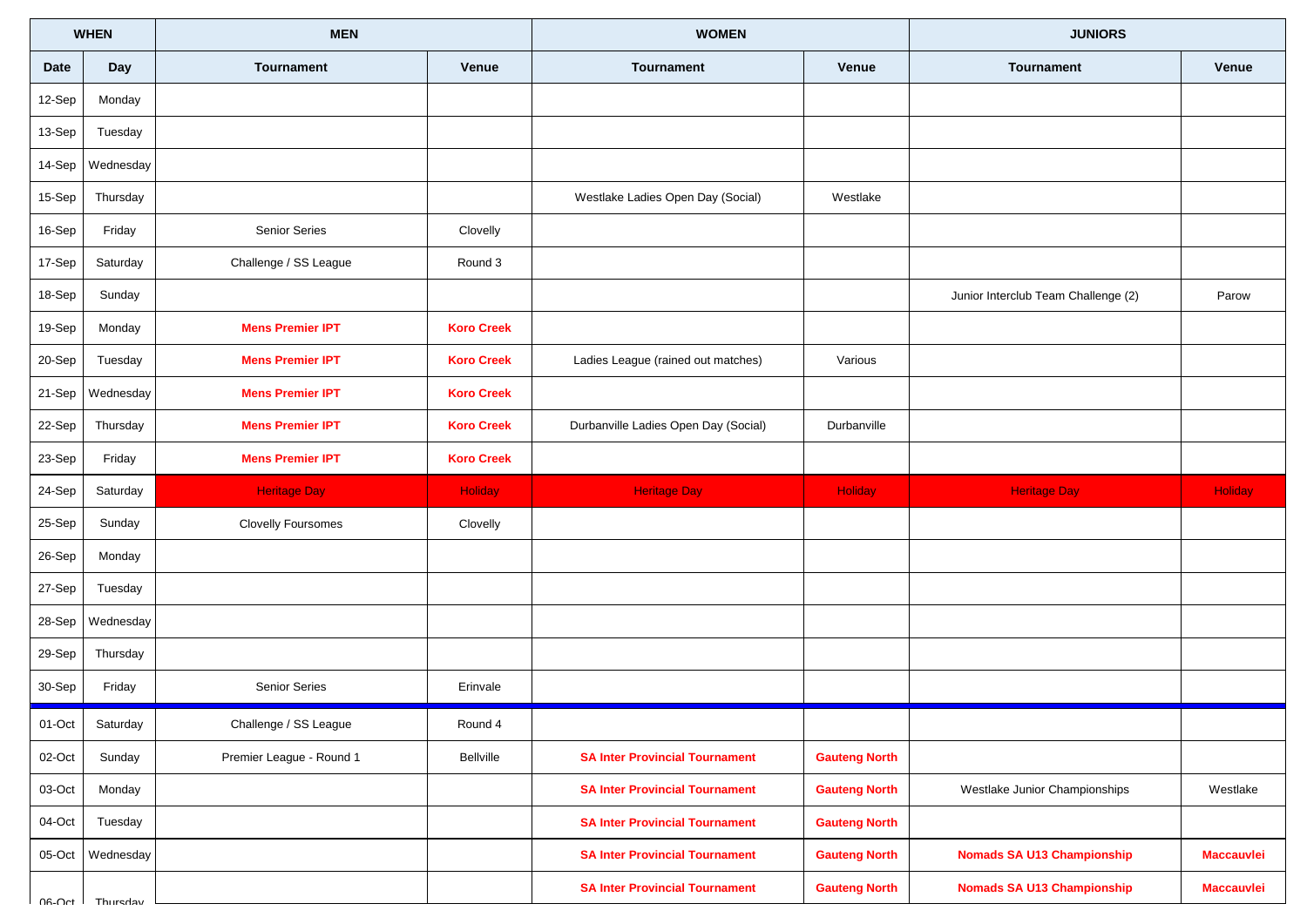| <b>WHEN</b> |           | <b>MEN</b>               |                      | <b>WOMEN</b>                               |                      | <b>JUNIORS</b>                    |                   |
|-------------|-----------|--------------------------|----------------------|--------------------------------------------|----------------------|-----------------------------------|-------------------|
| <b>Date</b> | Day       | <b>Tournament</b>        | Venue                | <b>Tournament</b>                          | Venue                | <b>Tournament</b>                 | Venue             |
|             |           |                          |                      | WP Women's Senior Golfers Society (Social) | Westlake             |                                   |                   |
| 07-Oct      | Friday    |                          |                      | <b>SA Inter Provincial Tournament</b>      | <b>Gauteng North</b> | <b>Nomads SA U13 Championship</b> | <b>Maccauvlei</b> |
|             |           |                          |                      |                                            |                      | Clovelly Junior Championship      | Clovelly          |
| 08-Oct      | Saturday  | Challenge / SS League    | Round 5              |                                            |                      |                                   |                   |
| 09-Oct      | Sunday    | PAT Event                | Erinvale             |                                            |                      | <b>Cape Town Junior Open</b>      | <b>TBC</b>        |
| 10-Oct      | Monday    | <b>MID-AM IPT</b>        | <b>Devonvale TBC</b> |                                            |                      |                                   |                   |
| 11-Oct      | Tuesday   | <b>MID-AM IPT</b>        | <b>Devonvale TBC</b> |                                            |                      |                                   |                   |
| 12-Oct      | Wednesday | <b>MID-AM IPT</b>        | <b>Devonvale TBC</b> |                                            |                      |                                   |                   |
| 13-Oct      | Thursday  | <b>MID-AM IPT</b>        | <b>Devonvale TBC</b> |                                            |                      |                                   |                   |
| 14-Oct      | Friday    | <b>MID-AM IPT</b>        | <b>Devonvale TBC</b> |                                            |                      |                                   |                   |
| 15-Oct      | Saturday  | Challenge League         | Float                | Ackerman Championships                     | Clovelly             |                                   |                   |
| 16-Oct      | Sunday    |                          |                      | Ackerman Championships                     | Clovelly             |                                   |                   |
| 17-Oct      | Monday    |                          |                      |                                            |                      |                                   |                   |
| 18-Oct      | Tuesday   |                          |                      | Ladies League (rained out matches)         | Various              |                                   |                   |
| 19-Oct      | Wednesday |                          |                      | Metropolitan Ladies Open Day               | Metropolitan         |                                   |                   |
| 20-Oct      | Thursday  |                          |                      |                                            |                      |                                   |                   |
| 21-Oct      | Friday    |                          |                      |                                            |                      |                                   |                   |
| 22-Oct      | Saturday  | Challenge League         | Round 6              |                                            |                      |                                   |                   |
| 23-Oct      | Sunday    | Premier League - Round 2 | Somerset West        |                                            |                      |                                   |                   |
| 24-Oct      | Monday    |                          |                      |                                            |                      |                                   |                   |
| $25$ -Oct   | Tuesday   |                          |                      |                                            |                      |                                   |                   |
| 26-Oct      | Wednesday |                          |                      |                                            |                      |                                   |                   |
| 27-Oct      | Thursday  |                          |                      | Steenberg Ladies Classic Invitational      | Steenberg            |                                   |                   |
| $28$ -Oct   | Friday    | Senior Series            | Milnerton            |                                            |                      |                                   |                   |
| $29$ -Oct   | Saturday  | Challenge League         | Semi-Finals          |                                            |                      |                                   |                   |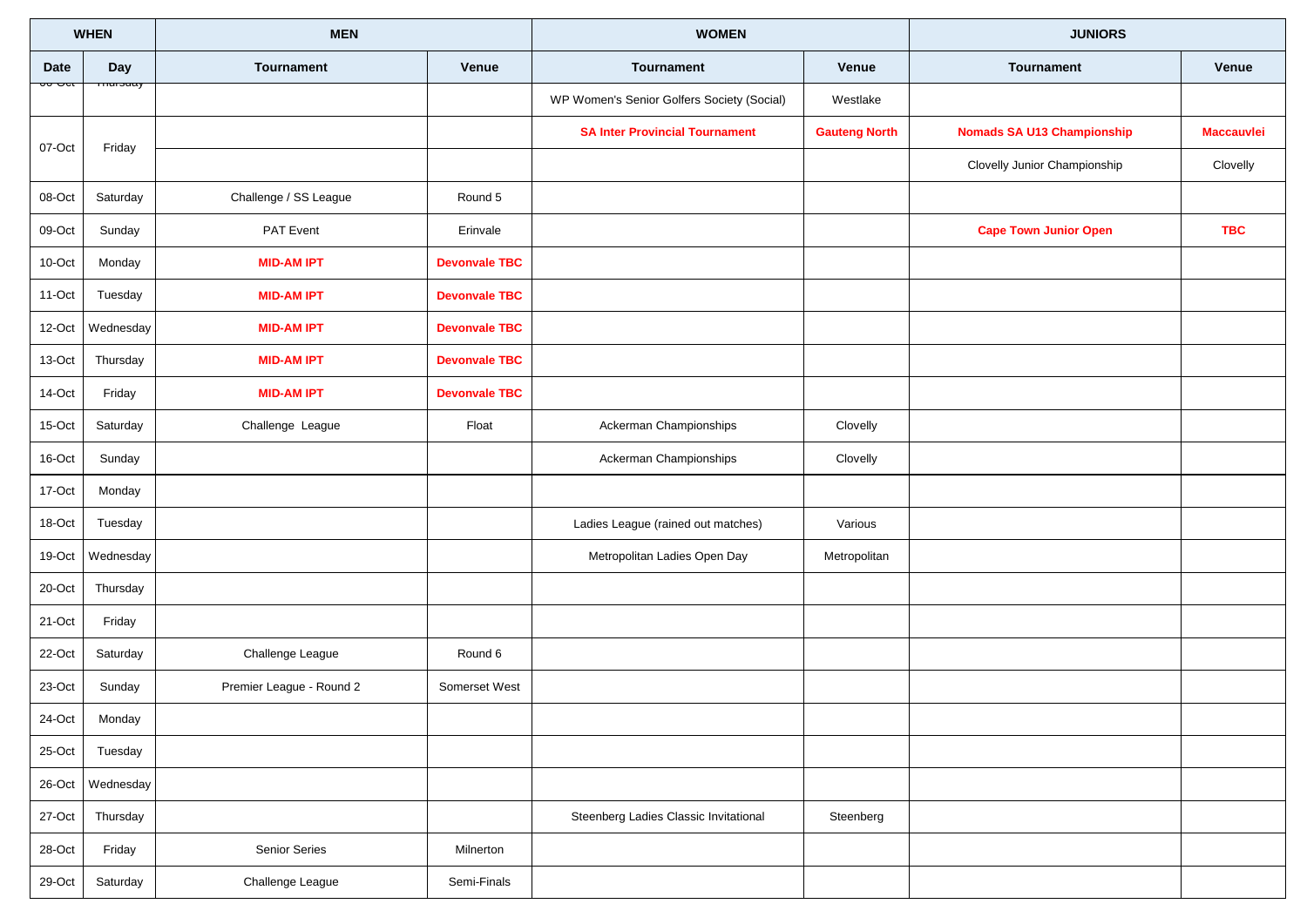| <b>WHEN</b> |                  | <b>MEN</b>                      |                | <b>WOMEN</b>                               |                      | <b>JUNIORS</b>                  |                |
|-------------|------------------|---------------------------------|----------------|--------------------------------------------|----------------------|---------------------------------|----------------|
| <b>Date</b> | Day              | Tournament                      | <b>Venue</b>   | <b>Tournament</b>                          | Venue                | <b>Tournament</b>               | Venue          |
| 30-Oct      | Sunday           | Premier League - Round 3        | Steenberg      |                                            |                      |                                 |                |
| 31-Oct      | Monday           |                                 |                |                                            |                      |                                 |                |
| 01-Nov      | Tuesday          |                                 |                |                                            |                      |                                 |                |
| 02-Nov      | Wednesday        |                                 |                |                                            |                      |                                 |                |
| 03-Nov      | Thursday         | Senior Series                   | Strand         |                                            |                      |                                 |                |
| 04-Nov      | Friday           |                                 |                |                                            |                      |                                 |                |
| 05-Nov      | Saturday         | Challenge League                | Finals         | Daysh Cup                                  | Hermanus             |                                 |                |
| 06-Nov      | Sunday           | Premier League - Round 4        | Kuils River    |                                            |                      |                                 |                |
| 07-Nov      | Monday           |                                 |                | Rondebosch Ladies Open Day (Social)        | Rondebosch           |                                 |                |
| 08-Nov      | Tuesday          |                                 |                | Ladies League Rained out match             | Various              |                                 |                |
| 09-Nov      | Wednesday        |                                 |                |                                            |                      |                                 |                |
| 10-Nov      | Thursday         |                                 |                | WP Women's Senior Golfers Society (Social) | Milnerton            |                                 |                |
| 11-Nov      | Friday           |                                 |                | Royal Cape Ladies Open Day (Social)        | Royal Cape           |                                 |                |
| 12-Nov      | Saturday         | <b>Club Championships Opt 3</b> | Various        | <b>Club Championships Opt 3</b>            | <b>Various</b>       | <b>Club Championships Opt 3</b> | <b>Various</b> |
| 13-Nov      | Sunday           | <b>Club Championships Opt 3</b> | <b>Various</b> | <b>Club Championships Opt 3</b>            | <b>Various</b>       | <b>Club Championships Opt 3</b> | <b>Various</b> |
| 14-Nov      | Monday           |                                 |                | <b>SA Mid-Amateur Championship</b>         | <b>Southern Cape</b> |                                 |                |
| 15-Nov      | Tuesday          |                                 |                |                                            |                      |                                 |                |
|             |                  |                                 |                | <b>SA Mid-Amateur Championship</b>         | <b>Southern Cape</b> |                                 |                |
|             | 16-Nov Wednesday |                                 |                | <b>SA Mid-Amateur Championship</b>         | <b>Southern Cape</b> |                                 |                |
|             |                  |                                 |                | Erinvale Ladies Open Day                   | Erinvale             |                                 |                |
| 17-Nov      | Thursday         | Senior Series                   | Westlake       |                                            |                      |                                 |                |
| 18-Nov      | Friday           |                                 |                |                                            |                      |                                 |                |
| 19-Nov      | Saturday         | <b>Club Championships Opt 3</b> | Various        | <b>Club Championships Opt 3</b>            | <b>Various</b>       | <b>Club Championships Opt 3</b> | <b>Various</b> |
| 20-Nov      | Sunday           | <b>Club Championships Opt 3</b> | <b>Various</b> | <b>Club Championships Opt 3</b>            | <b>Various</b>       | <b>Club Championships Opt 3</b> | <b>Various</b> |
|             |                  | PAT Event                       | Durbanville    |                                            |                      |                                 |                |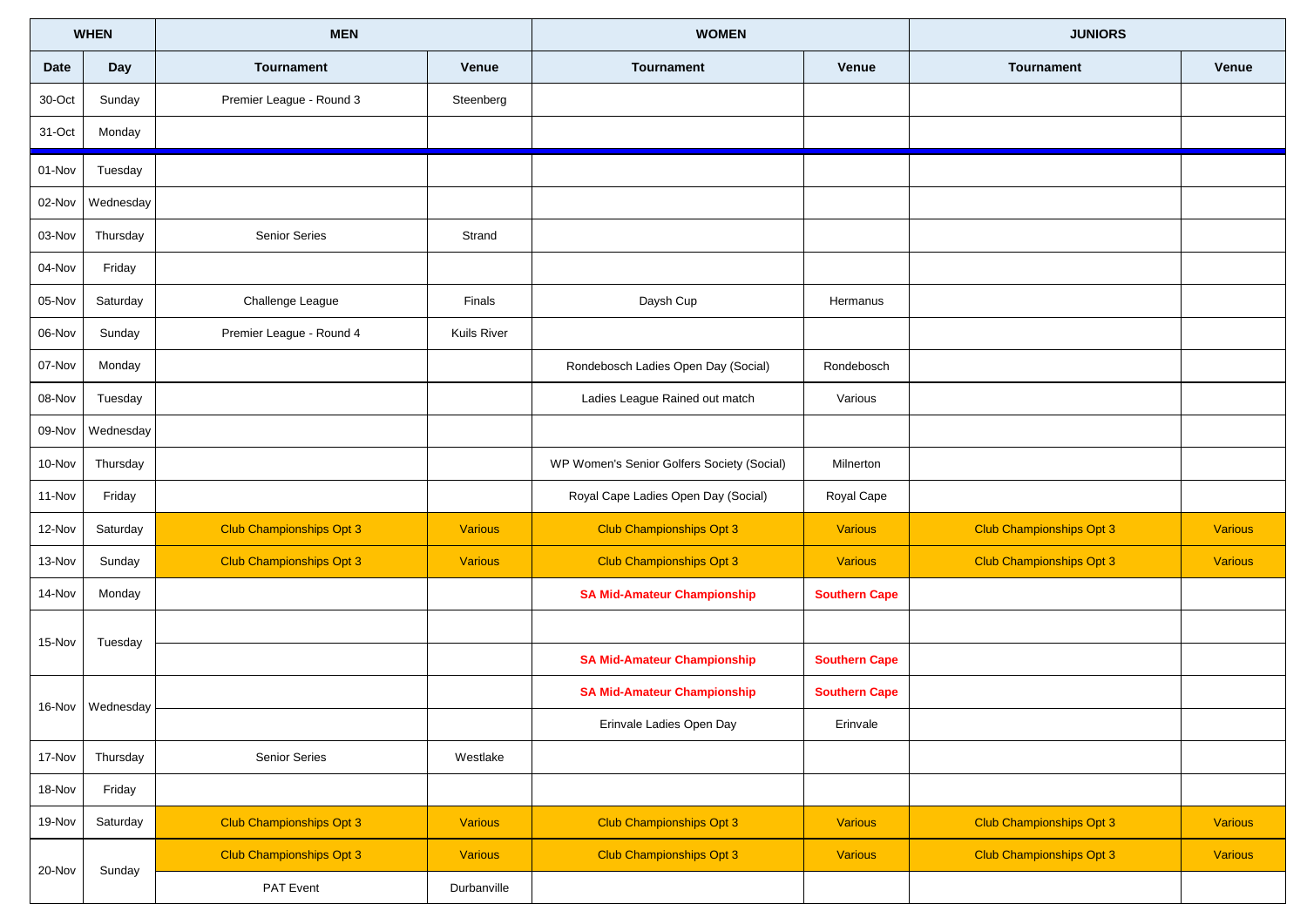| <b>WHEN</b> |                 | <b>MEN</b>                 |                       | <b>WOMEN</b>                               |            | <b>JUNIORS</b>             |          |
|-------------|-----------------|----------------------------|-----------------------|--------------------------------------------|------------|----------------------------|----------|
| Date        | Day             | Tournament                 | Venue                 | Tournament                                 | Venue      | Tournament                 | Venue    |
| 21-Nov      | Monday          |                            |                       |                                            |            |                            |          |
| 22-Nov      | Tuesday         |                            |                       | Ladies League Rained out match             | Various    |                            |          |
| 23-Nov      | Wednesday       |                            |                       |                                            |            |                            |          |
| 24-Nov      | Thursday        |                            |                       | Parow Ladies Open Day                      | Parow      |                            |          |
| 25-Nov      | Friday          | Senior Series              | Kuils River           |                                            |            |                            |          |
| 26-Nov      | Saturday        |                            |                       |                                            |            |                            |          |
| 27-Nov      | Sunday          | Premier League - Round 5   | <b>Atlantic Beach</b> |                                            |            |                            |          |
| 28-Nov      | Monday          |                            |                       |                                            |            |                            |          |
| 29-Nov      | Tuesday         |                            |                       |                                            |            |                            |          |
| 30-Nov      | Wednesday       |                            |                       |                                            |            |                            |          |
| 01-Dec      | Thursday        |                            |                       |                                            |            |                            |          |
| 02-Dec      | Friday          |                            |                       | WP Women's Senior Golfers Society (Social) | <b>KDM</b> |                            |          |
| 03-Dec      | Saturday        |                            |                       |                                            |            |                            |          |
| 04-Dec      | Sunday          | PAT Finals & Senior Series | Clovelly              |                                            |            |                            |          |
| 05-Dec      | Monday          |                            |                       |                                            |            |                            |          |
| 06-Dec      | Tuesday         |                            |                       |                                            |            |                            |          |
| 07-Dec      | Wednesday       |                            |                       |                                            |            |                            |          |
| 08-Dec      | Thursday        |                            |                       |                                            |            |                            |          |
| 09-Dec      | Friday          |                            |                       |                                            |            |                            |          |
|             | 10-Dec Saturday |                            |                       |                                            |            |                            |          |
| 11-Dec      | Sunday          |                            |                       |                                            |            |                            |          |
| 12-Dec      | Monday          |                            |                       |                                            |            |                            |          |
| 13-Dec      | Tuesday         |                            |                       |                                            |            |                            |          |
| 14-Dec      | Wednesday       |                            |                       |                                            |            |                            |          |
| 15-Dec      | Thursday        |                            |                       |                                            |            | <b>Jo'burg Junior Open</b> | Randpark |